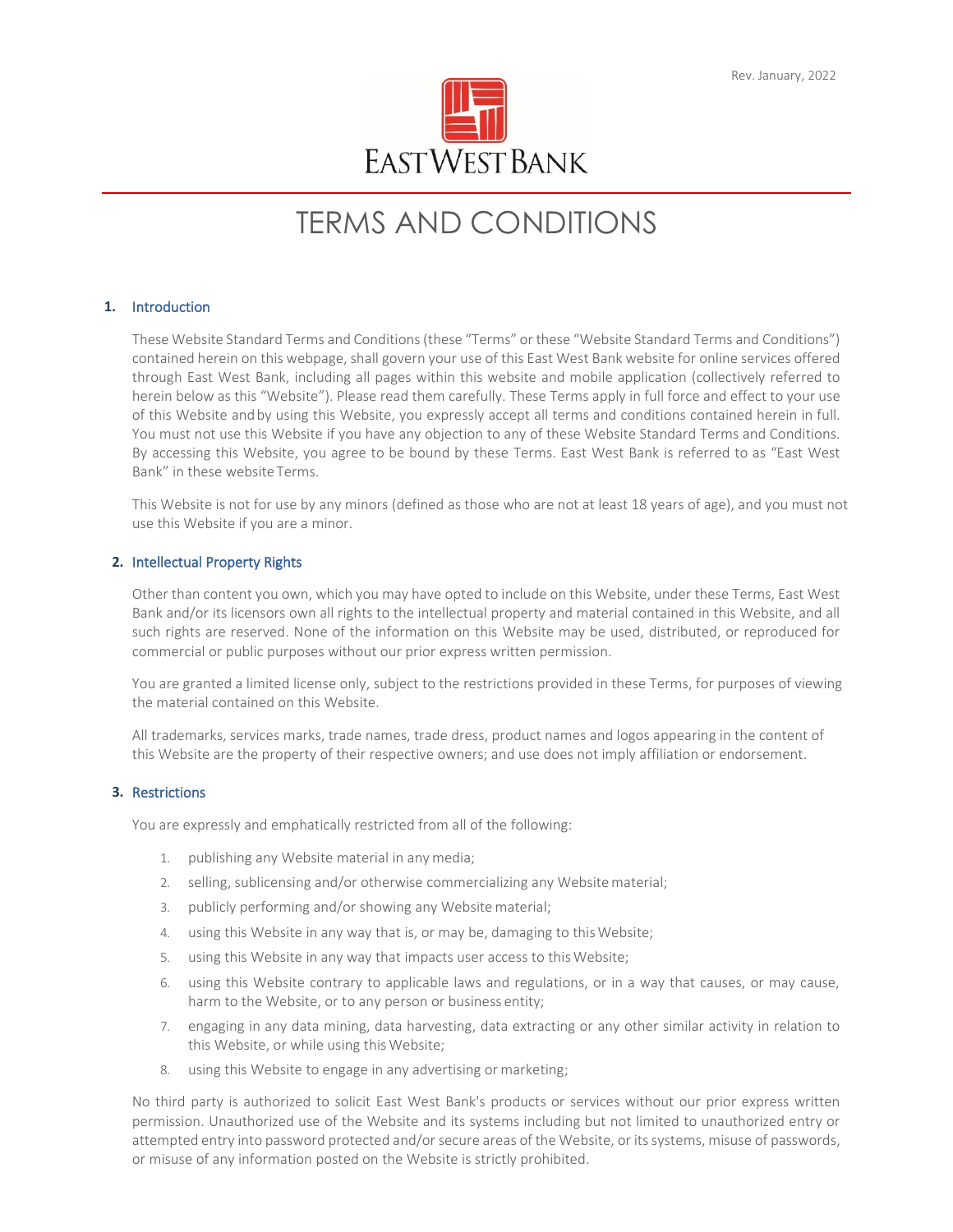Certain areas of this Website are restricted from access by you and East West Bank may further restrict access by you to any areas of this Website, at any time, in its sole and absolute discretion. Any user ID and password you may have for this Website are confidential and you must maintain confidentiality of such information.

# **4.** Your Content

In these Website Standard Terms and Conditions, "Your Content" shall mean any audio, video, text,images or other material you choose to display on this Website. With respect to Your Content, by displaying it, you grant East West Bank a non-exclusive, worldwide, irrevocable, royalty-free, sub-licensable license to use, reproduce, adapt, publish, translate and distribute it in any and all media.

Your Content must be your own and must not be infringing on any third party's rights. East West Bank reserves the right to remove any of Your Content from this Website at any time, and for any reason, without notice.

## **5.** No Warranties

This Website is provided "asis," with all faults, and East West Bank makes no express or implied representations or warranties, of any kind, related to this Website or the materials contained on this Website. Additionally, nothing contained on this Website shall be construed as providing consult or advice to you.

East West Bank makes no express or implied representations or warranties that the Website will be uninterrupted or error-free, nor does it make any warranty as to the results that may be obtained from use of the services or the Website.

The Website may include information from third parties (non-affiliates of East West Bank), and/or links to other Websites. East West Bank does not endorse or make any warranties, express or implied, regarding any third party information or any links to other Websites. Moreover, East West Bank assumes no responsibility for the accuracy, completeness, reliability or suitability of the information provided by third parties or information, software (if any), or offers or activity found on other Websites that may be linked to our Website. Your participation in any linked site, including payment for and the delivery of goods or service is based solely on the agreement, if any, between you and the linked site provider and shall be subject to a different privacy policy and security policy provided by such third party.

## **6.** Limitation of Liability

In no event shall East West Bank, nor any of its officers, directors and employees, be liable to you for anything arising out of or in any way connected with your use of this Website, and any online services or internet browser software used by you to access the Website, whether such liability is under contract, tort or otherwise, and East West Bank, including its officers, directors and employees, shall not be liable for any indirect, consequential or special liability arising out of or in any way related to your use of this Website.

#### **7.** Indemnification

You hereby defend, indemnify, and hold harmless to the fullest extent East West Bank from and against any and all liabilities, costs, demands, causes of action, damages and expenses (including reasonable attorney's fees) arising out of or in anyway related to your breach of any of the provisions of these Terms or misuse of the Website.

# **8.** Severability

If any provision of these Terms is found to be unenforceable or invalid under any applicable law, such unenforceability or invalidity shall not render these Terms unenforceable or invalid as a whole, and such provisions shall be deleted without affecting the remaining provisions herein.

## **9.** Variation of Terms

East West Bank is permitted to revise these Terms at any time as it sees fit, and by using this Website you are expected to review such Terms on a regular basis to ensure you understand all terms and conditions governing use of this Website.